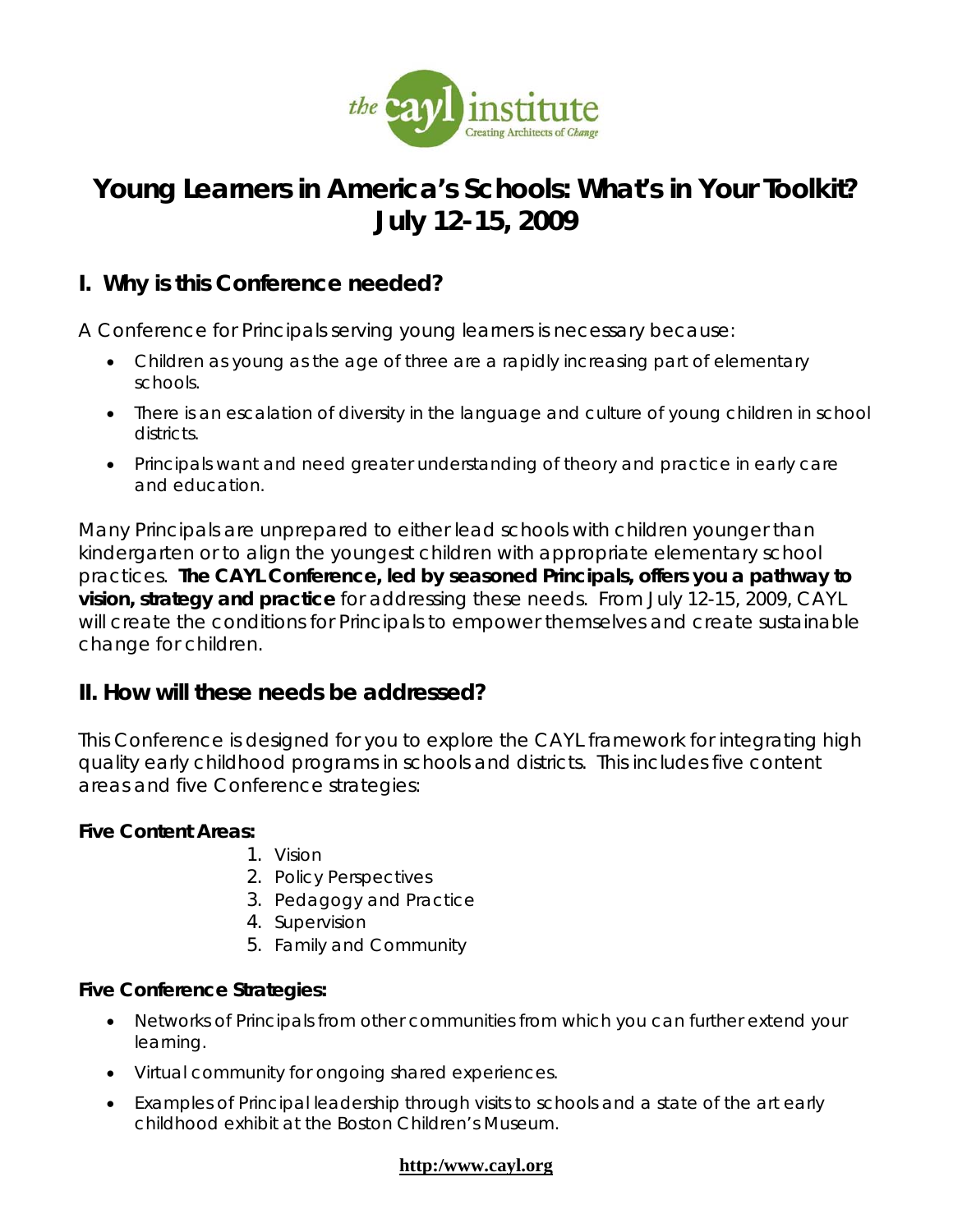- Understanding of the changes your school and district need to better support our youngest learners.
- Practice with application of *CAYL Principals Toolkit*.

## **III. What are the results you will achieve?**

**At the end of the Conference principals will have a pathway for leading, supporting and integrating children age 3 to third grade in a high quality, developmentally appropriate elementary school program.** Participants of the CAYL Conference will take away:

- 1. **Vision:** a clear view of how to create high quality.
- 2. **Leadership strategies and skills** to lead change.
- 3. **Knowledge:** a comprehensive understanding of developmentally appropriate practice.
- 4. **Action plan** to implement a pathway to high quality for young children.
- 5. *CAYL Principals Toolkit* for immediate action and application.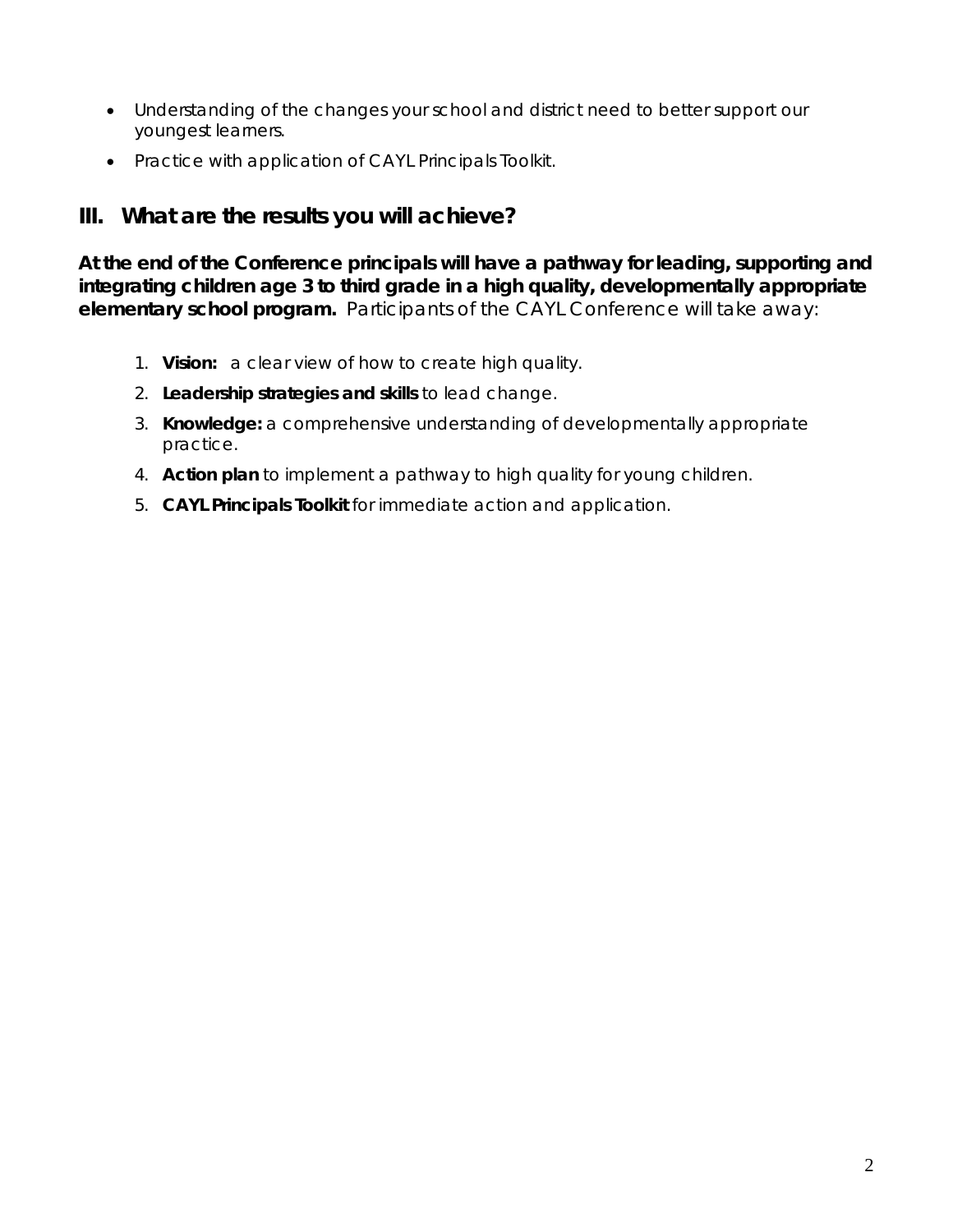# **Young Learners Conference Agenda**

# **Sunday, July 12, 2009**

*\*\*Hotel check-in time is 4:00 PM\*\** 

4:00-5:30 Conference Sign In

#### 9 *Please Visit Our Exhibitors!*

### **Inspiring Change: VISION Renewing our Commitment to Young Learners.**

# 5:30 **Meeting, Greeting, and Warming Up For Action**  $\checkmark$  Workshop Registration  $\checkmark$  Graffiti Board Question of the Day: VISION: What is your vision for young learners?  $\checkmark$  Complete Pre-Survey and Receive Gift  $\sqrt{ }$  Drummers Performance 9 *Please Visit Our Exhibitors!* 5:50 **Welcome Friends and Colleagues!**  $\checkmark$  Introducing the CAYL Principal Fellows and CAYL Staff  $\checkmark$  Overview of Learning Materials and Strategies for the Conference 6:00 **Dinner: Sharing the Vision and Building Community**  6:30 **Welcome**   $\checkmark$  Local Mayors  $\checkmark$  Boston Superintendent Carol Johnson, Ed.D. 9 *"Our Vision for Young Learners in America's Schools"*  **Valora Washington, Ph.D.,** President, The CAYL Institute 7:45 **Media Presentation from the** *CAYL Principals Toolkit* 8:00 **Adjourn for the Evening**

*Please complete the VISION Action Plan*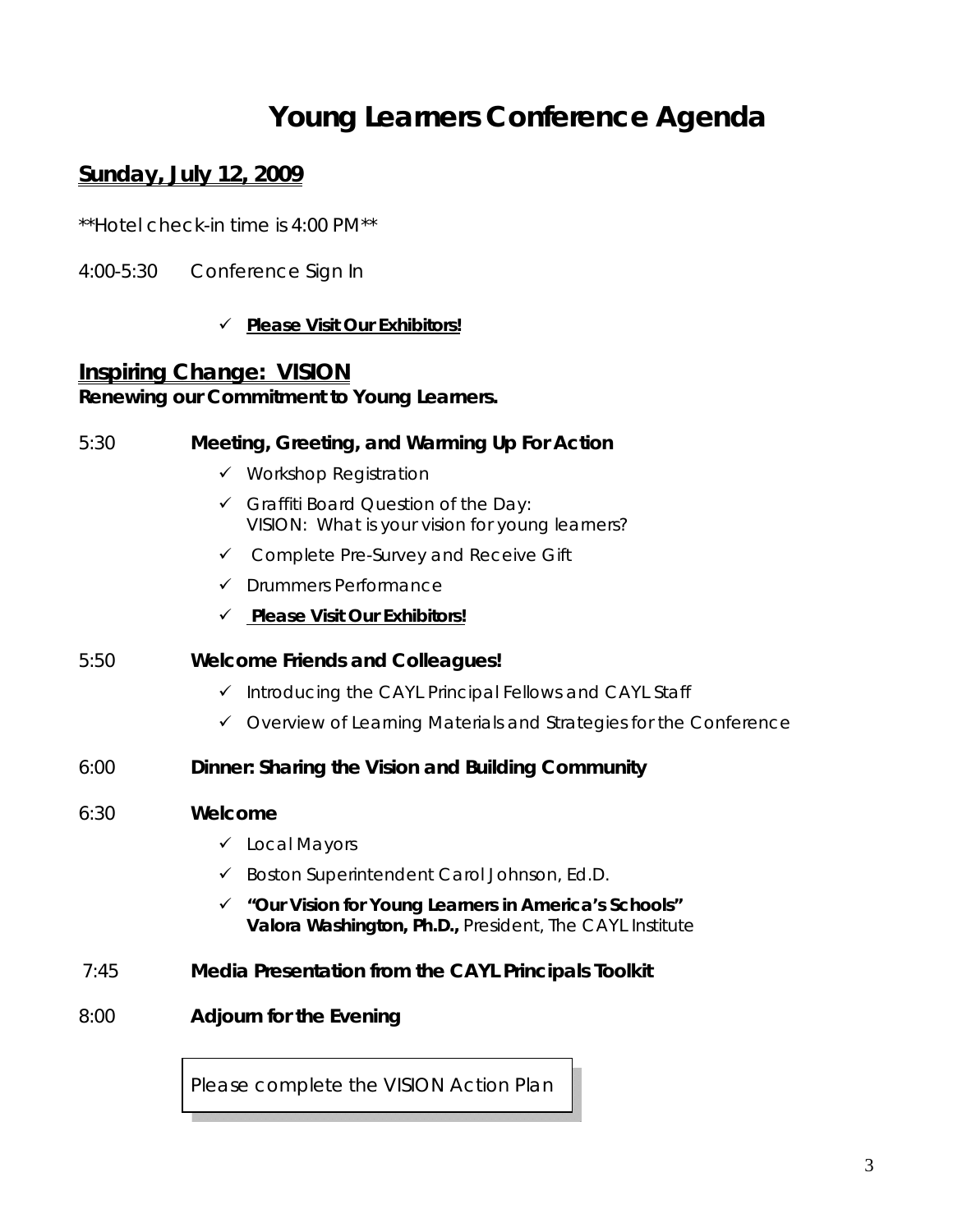## **Monday, July 13, 2009**

7:30-8:30 Breakfast

#### *Please Visit Our Exhibitors!*

Graffiti Board Question of the Day: KNOWLEDGE: What would you like to learn about young learners in your school?

## **Identifying Change: KNOWLEDGE**

*We can be architects of change for young learners.* 

- 8:30-8:45 **Reflections**  Valora Washington, PhD, President of The CAYL Institute
- 8:45-10:30 **Keynote Address and Panel Discussion** Facilitator: Valora Washington, PhD, President of The CAYL Institute

Keynote: "Creating a Vision for Young Learners" **Barbara Bowman**, Chief Early Childhood Education Officer, Chicago Public Schools– *Vision*

#### Panelists:

**John Lippitt,** Executive Director, Thrive in Five, Boston MA – *Family and Community*

**Vicki Milstein**, Principal, Brookline Early Childhood –*Supervision* 

**Jacqueline Jones**, Assistant Commissioner, New Jersey Division of Early Childhood Education, - *Policy Perspectives*

- 10:30-10:50 **Roundtable Discussion** to generate questions led by the CAYL Principal Fellows
- 10:40-11:15 **Questions & Answers** between participants and panelists
- 11:15- 11:30 Presentation of the *CAYL Principals Toolkit*  **Winifred Hagan**, Vice President of Programs, The CAYL Institute

#### 11:30-1:00 **Concurrent Workshop Sessions I:** *CAYL Principals Toolkit* **Examples**

Please select one morning and one afternoon workshop about the five areas of the CAYL Principals Fellowship:

- 1. Vision
- 2. Policy Perspectives
- 3. Pedagogy and Practice
- 4. Supervision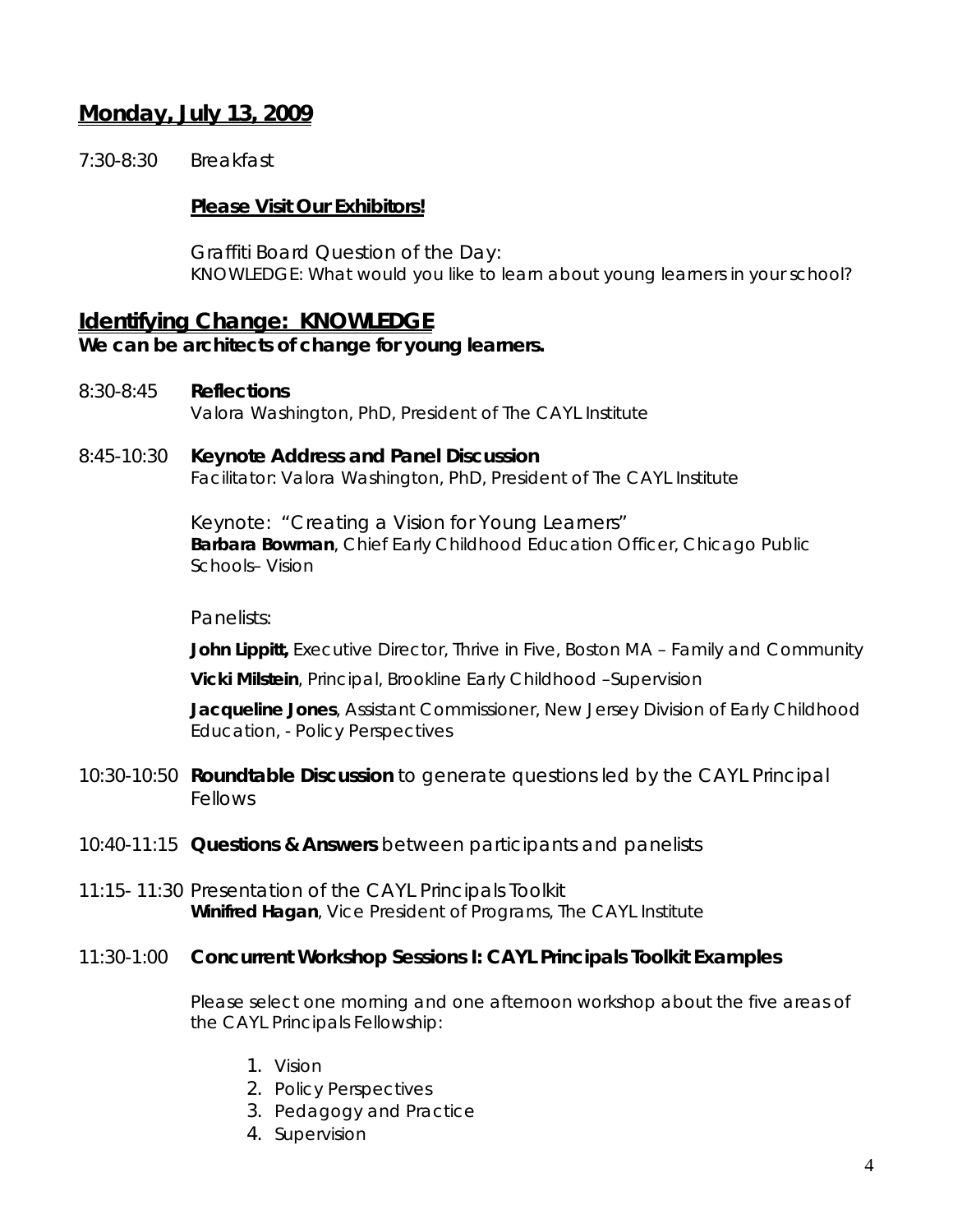#### 5. Family and Community

Principals from the Boston Public Schools lead each workshop, sharing their knowledge, skill and experiences.

Each workshop will include media samples and materials from the CAYL Principals Toolkit that you will be able to use when you return to your home communities.

#### 1:00-3:00 **Lunch and Break** (on your own)

#### 3:00-4:30 **Concurrent Workshop Sessions II:** *CAYL Principals Toolkit* **Examples**

- 1. Vision
- 2. Policy Perspectives
- 3. Pedagogy and Practice
- 4. Supervision
- 5. Family and Community

#### 4:30-6:00 **Children's Galleries and Reception**

- $\checkmark$  Artwork and work samples
- $\checkmark$  Special demonstrations and presentations
- $\checkmark$  Complimentary appetizers and cash bar

Dinner and networking on your own

*Please complete the KNOWLEDGE Action Plan*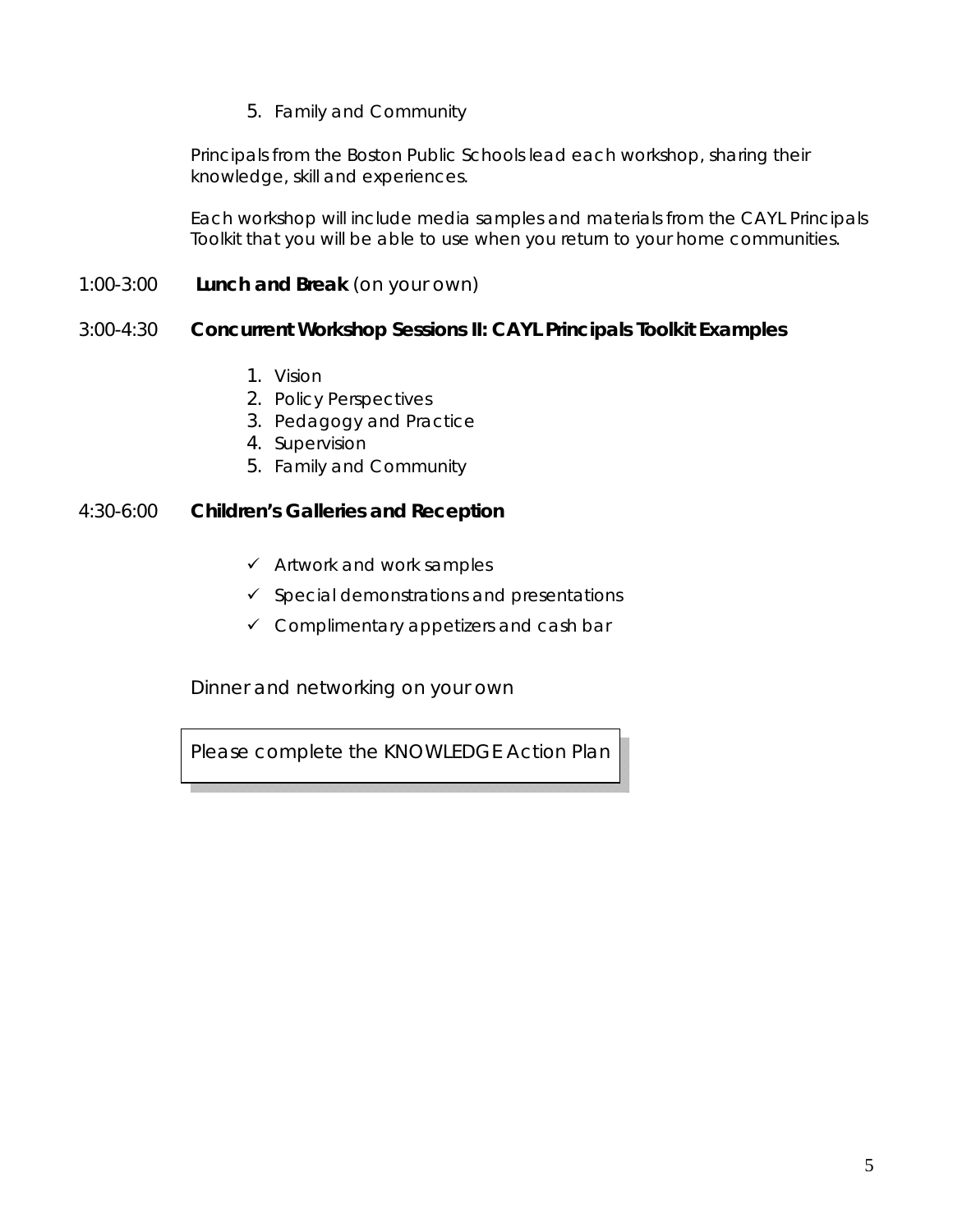# **Tuesday, July 14, 2009**

7:30-8:30 Breakfast

#### *Please Visit Our Exhibitors!*

Graffiti Board Question of the Day: LEADERSHIP: How can you lead high quality programs for young learners?

## **Guiding Change: LEADERSHIP**

#### *Principals are well positioned to lead changes our youngest learners need.*

#### 8:30-9:00 **Reflections**

Valora Washington, PhD, President of The CAYL Institute

9:00 Keynote: "Leading the Changes our Youngest Learners Need" **Maurice Sykes**, Early Childhood Leadership Institute, University of the District of Columbia

#### 9:30 **A View From Inside the School: Principals as Leaders**

Following the keynote address you will visit schools which serve children from the age of 3 through the third grade in Boston, Brookline and Cambridge. The purpose of these visits is to observe high quality and developmentally appropriate environments and practices; to discuss actionable, applied leadership skills and strategies; and to extend learning commensurate with the workshop sessions you attended yesterday.

 *9:45* Meet in the Hyatt Lobby to receive your Site Visit schedule and board your shuttle.

#### 10:15-12:00 **Travel to first Site Visit**

- $\checkmark$  Roundtable Discussion led by CAYL Principal Fellows
- $\checkmark$  Box lunch provided

#### 1:00- 3:15 **Travel to second Site Visit**

- $\checkmark$  Roundtable Discussion led by CAYL Principal Fellows
- 3:15 Depart second Site Visit for hotel
- 4:00 Approximate arrival at Hyatt

**Dinner and networking** on your own

*Please complete the LEADERSHIP Action Plan*